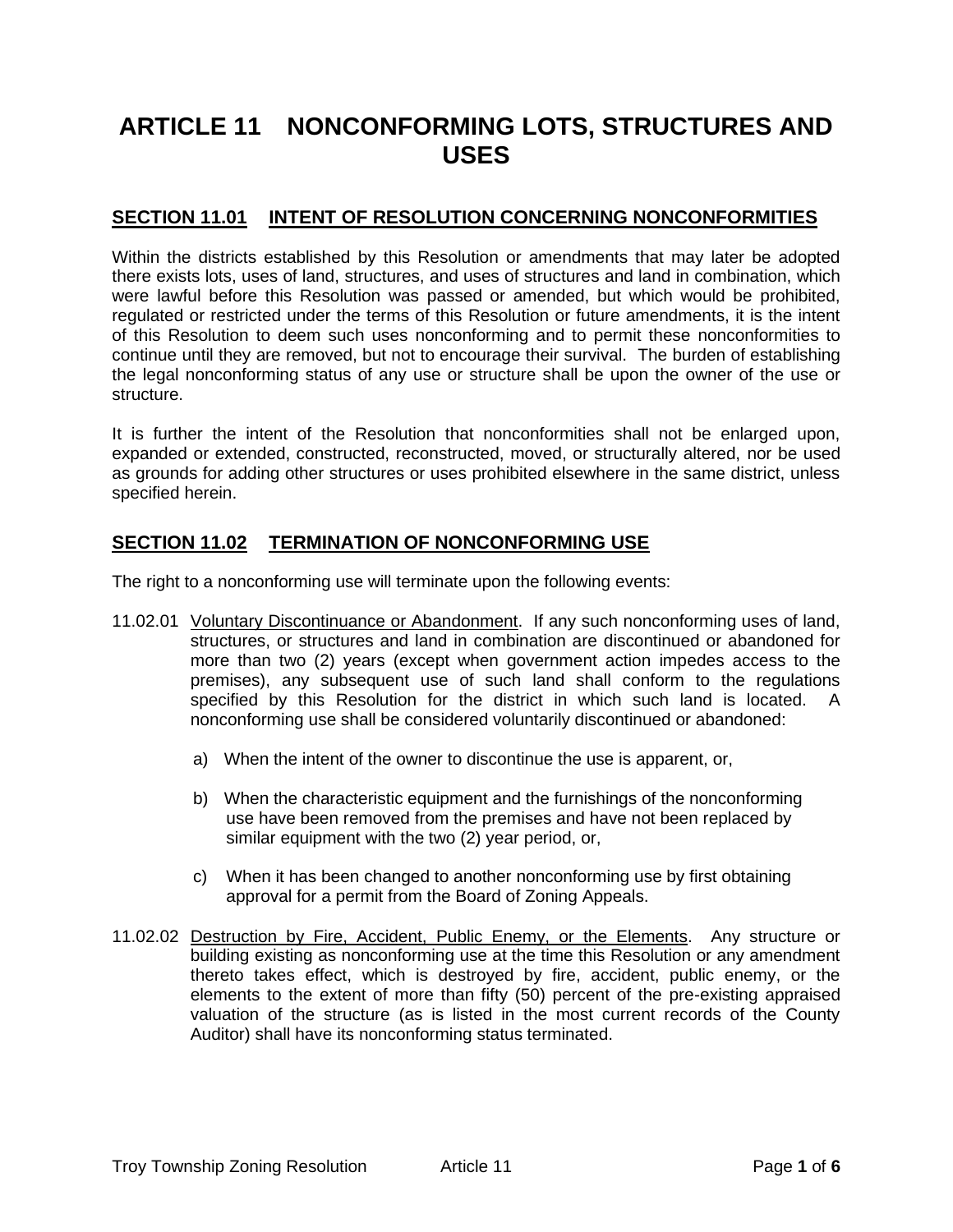- 11.02.03 Change to Less Nonconforming Use. Where a nonconforming use is changed to a more conforming use, the nonconforming status of the use shall terminate and the use shall not later be changed back to a less conforming use.
- 11.02.04 Determination of Public Nuisance. If a public body or court of law finds that a particular nonconforming use constitutes an actual nuisance which immediately or directly affects public health, safety, morals, or general welfare, the nonconforming status of the use shall terminate.

### **SECTION 11.03 COMPLETION OF A NONCONFORMING USE**

- 11.02.01 Nonconforming Lots
	- a) *Single Nonconforming Lots of Record*. In any district in which single family dwellings are permitted, a single family dwelling and customary accessory structures may be erected on any single lot of record existing at the effective date of adoption or amendment of this Resolution, notwithstanding limitations imposed by other provisions of this Resolution.
		- 1) Such lot must be in separate ownership and not of continuous frontage with other lots in the same ownership.
		- 2) This provision shall apply even though such lot fails to meet the requirements for area and/or width that are generally applicable in the district.
		- 3) Yard dimensions and requirements other than those applying to area and/or width shall conform to the regulations for the district in which such lot is located, with the following exception. The sum of the side yard requirements of nonconforming lots of record may be reduced administratively by thirty (30) percent.
		- 4 Variances for district requirements, other than lot area or lot width, shall be obtained only through action of the Board of Zoning Appeals as provided in Section 12.06 (Variances). Variances may not be issued by the Board of Zoning Appeals for the required lot area or lot width.
		- b) *Nonconforming Lots of Record in Combination*. If two or more nonconforming lots, or portions thereof, with continuous frontage are in single ownership, the Board of Zoning Appeals may, upon appeal of the Zoning Inspector's decision to deny a zoning permit for failure to meet the requirements of this Resolution, determine that these lots are or are not to be an undivided parcel for the purpose of this Resolution.
			- 1) If considered an undivided parcel, no portion of said parcel shall be used or sold in a manner which diminishes compliance with lot width and area requirements established by this Resolution, nor shall any division of said parcel be made which creates a lot with a width or area below the requirements stated in this Resolution.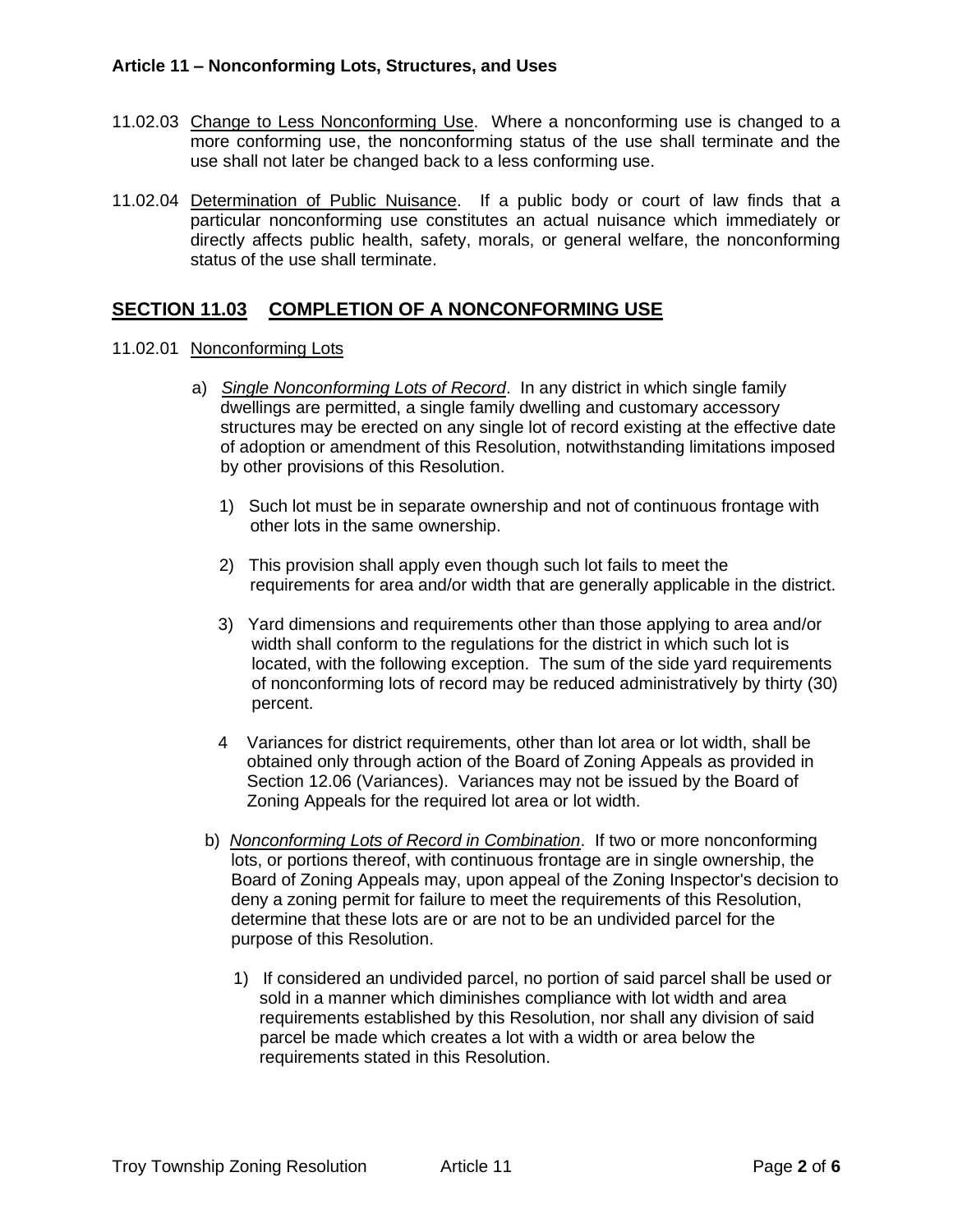2) If each said parcel is developed separately, a finding shall be made by the Board of Zoning Appeals that such development and density will not be a detriment to the surrounding area.

#### 11.03.02 Rights of Holders of Zoning Permits

- a) Nothing herein contained shall require any change in the overall layout, plans, construction, size or designated use of any development, building, structure, or part thereof, for which official approval and required Permits have been granted before the enactment of this Resolution, the construction of which, conforming with such plans, shall have been started prior to the effective date of this Resolution and completion thereof carried on in a normal manner within the subsequent six (6) month period and not discontinued until completion, except for reasons beyond the builder's control.
- b) Substantial construction shall require significant progress in the placement and fastening of construction materials in permanent position, or where demolition or removal of an existing building has been substantially begun preparatory to rebuilding.

# **SECTION 11.04 RECONSTRUCTION OF A NONCONFORMING USE**

Any structure or building existing as a legal nonconforming use at the time this Resolution or any amendment thereto takes effect, which is damaged by fire, accident, public enemy, or weathered by the elements to the extent of not more than fifty (50) percent of the pre-existing appraised valuation of the structure (as is listed in the most current records of the County Auditor), may be reconstructed and restored provided the same is done within two (2) years from the date of said destruction and is rebuilt as nearly as possible to conform with the zoning requirements within the district in which it is located.

> a) Removal or Destruction. Where nonconforming use status applies to a structure and land in combination, destruction of the structure shall eliminate the nonconforming stature of the land.

> b) Should such nonconforming structure or nonconforming portion of structure be damaged so extensively that such structure is rendered unfit for occupancy by any means, it shall not be reconstructed except in conformity with the provisions of this Resolution.

## **SECTION 11.05 RESTORATION OF A NONCONFORMING USE**

- 11.05.01 Removal. Where nonconforming use status applies to a structure and land in combination, removal of the structure shall eliminate the nonconforming status of the land.
- 11.05.02 Any structure, or structure and land in combination, in or on which a nonconforming use is superseded by a permitted use, shall thereafter conform to the regulations for the district, and the nonconforming use may not thereafter be resumed.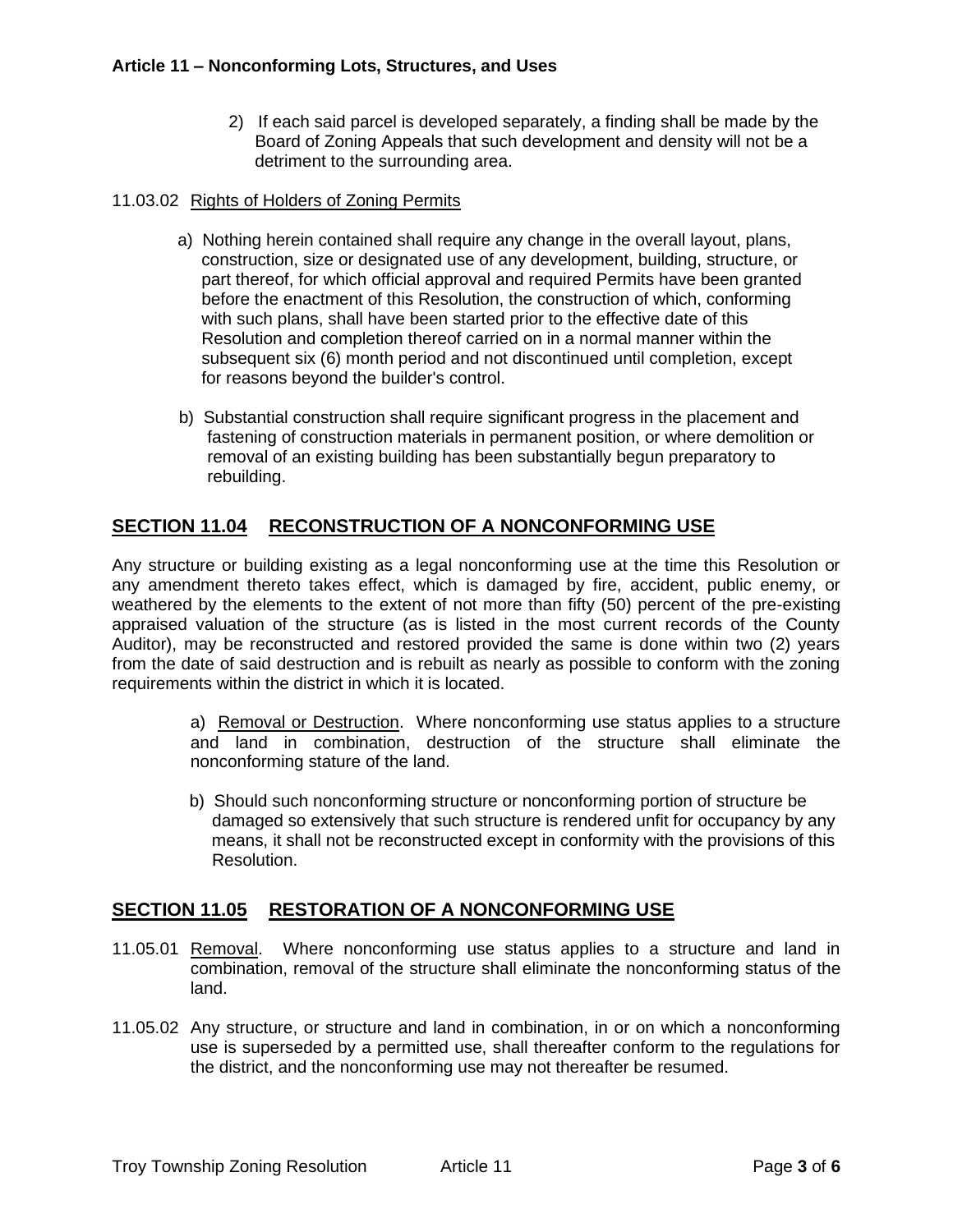## **SECTION 11.06 ALTERATION**

11.06.01 No nonconforming structure may be altered in a way which increases its nonconformity, but any structure or portion thereof may be altered to decrease its nonconformity.

### **SECTION 11.07 EXPANSION OR EXTENSION OF A NONCONFORMING USE**

- 11.07.01 Extension of Nonconforming Uses of Land. No such nonconforming uses of land shall be enlarged or increased, nor extended to occupy a greater area of land than was occupied at the effective date of adoption or amendment of this Resolution.
- 11.07.02 Extension of Nonconforming Use within a Structure. Any nonconforming use may be extended throughout any parts of a building which were manifestly arranged or designed for such use at the time of adoption or amendment of this Resolution, but no such use shall be extended to occupy any land outside such building.
- 11.07.03 Extension of Nonconforming Use to Additional Structures. Additional structures which do not conform to the requirements of this Resolution shall not be erected in connection with such nonconforming use of land.
- 11.07.04 Nonconforming Signs and Structures
	- a) *Loss of Legal Nonconforming Status*. A legal nonconforming sign shall immediately lose its legal nonconforming status, and therefore must be brought into conformance with this Article or be removed, if the sign structure is altered; or if it is enlarged, relocated, or replaced; or if it is structurally damaged to an extent greater than one half of its estimated replacement value. Similarly, any legal nonconforming advertising structure so damaged must be brought into compliance or be removed.
	- b) A nonconforming use of a structure, a nonconforming use of land, or a nonconforming use of a structure and land in combination shall not be extended or enlarged after passage of this Resolution by attachment on a building or premises of additional signs intended to be seen from off the premises, or by the addition of other uses of nature which would be generally prohibited in the district in which such use is located.

## **SECTION 11.08 RELOCATION OF A NONCONFORMING USE**

- 11.08.01 Relocation of Nonconforming Uses of Land. No such nonconforming uses shall be moved in whole or in part of any portion of the lot or parcel other than that occupied by such uses at the effective date of adoption or amendment of this Resolution.
- 11.08.02 Relocation of Nonconforming Structures. Should such structure be moved for any reason for any distance whatever, it shall thereafter conform to the regulations for the district in which it is located after it is moved.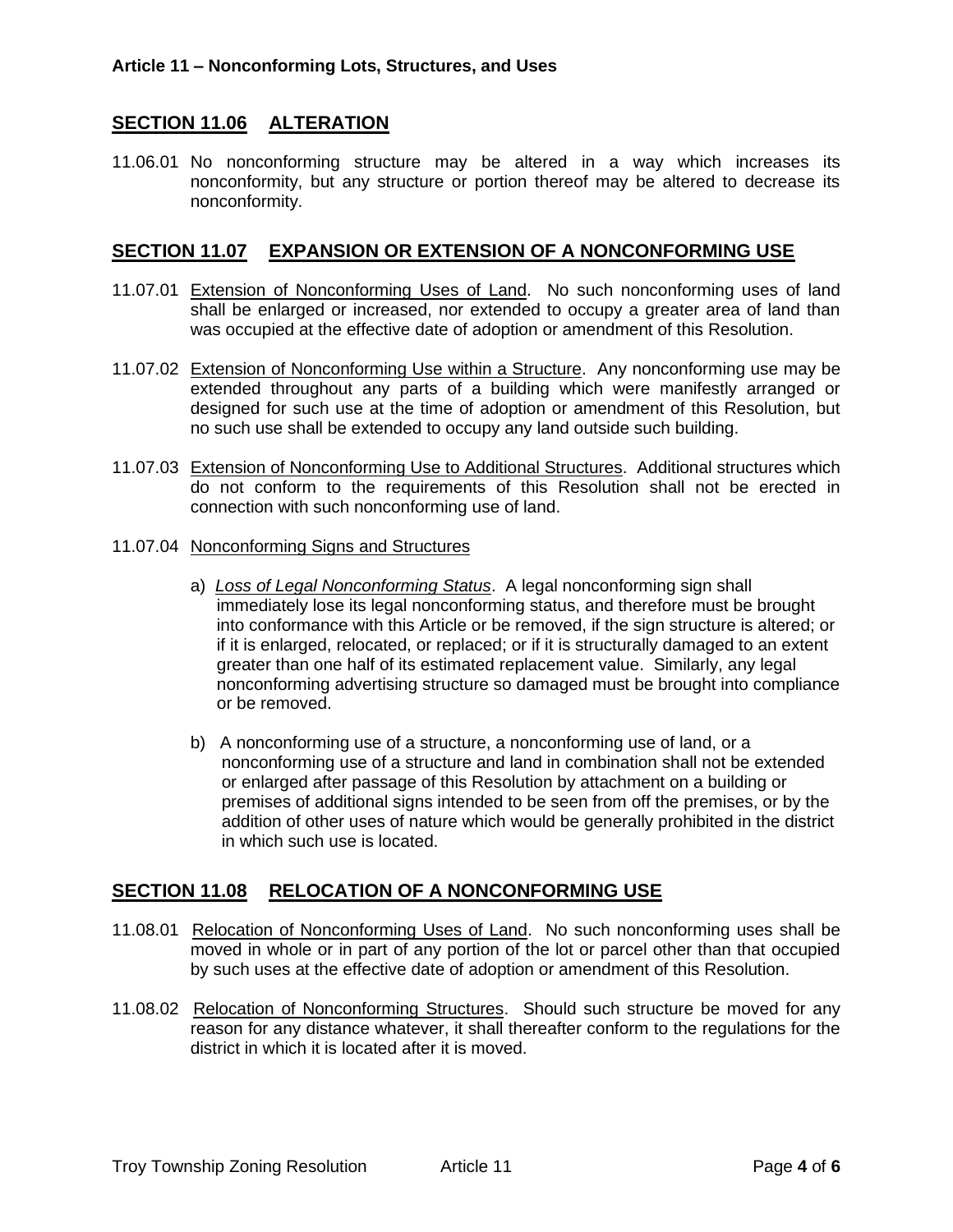### **SECTION 11.09 SUBSTITUTION OF NONCONFORMING USES**

- 11.09.01 If no structural alterations are made, any nonconforming use of a structure or structure and land, may, upon appeal to the Board of Zoning Appeals, may be changed to another nonconforming use provided that the Board of Zoning Appeals shall find that the proposed use is equally appropriate or more appropriate to the district than the existing nonconforming use. The appeal procedure requires that the request for substitution be made first to the Zoning Inspector, who must deny the zoning permit. The appeal is then taken to the Board of Zoning Appeals pursuant to Article 12 (Administration, Appeals, and Variances) for the final determination. In permitting such change, the Board of Zoning Appeals may require appropriate conditions and safeguards in accord with other provisions of this Resolution. However:
	- a) In an "A-1" or "R" District, no change shall be authorized by the Board to any use which is not a permitted or conditional use in an "A-1" or "R" District; and
	- b) In a "C" District, no change shall be authorized to any use which is not a permitted or conditional use in any "C" District.
- 11.09.02 Substitution or Extension of Nonconforming Manufactured Homes<sup>1</sup>
	- a) Any owner of a manufactured home located other than in a manufactured home park, which is or becomes a nonconforming use pursuant to the passage of this Zoning Resolution or any amendment thereto may:
		- 1) Replace an existing manufactured home with a new or different manufacturced home no older than four (4) years on a one time basis
		- 2) Enlarge the living area of a manufactured home, one time only, with an addition designed, constructed, and installed by a manufactured home manufacturer for that purpose or by an individual demonstrating the knowledge, skill and experience in constructing, upgrading, and integration of utilities in the addition to an existing manufactured home.
	- b) Prior to making application for a zoning permit to substitute or enlarge a nonconforming manufactured home, the owner of the home must:
		- 1) Meet all requirements of the Wood County Health Department and present necessary permits to Troy Township Zoning Inspector.
		- 2) Obtain a Zoning Permit.
		- 3) Present a copy of all applicable Wood County Building Permits to Troy Township Zoning Inspector.
	- c) Substitution and enlargements must also meet the following requirements:
		- 1) Be placed on a permanent foundation
		- 2) Have a minimum three-to-twelve (3:12) roof pitch
		- 3) Have standard residential siding

<sup>1</sup> amended 1/11/2006 by Resolution 1-2006 (effective 2/10/2006) & amended 11/14/2012 by Resolution 14-2012 (effective 12/14/2012)